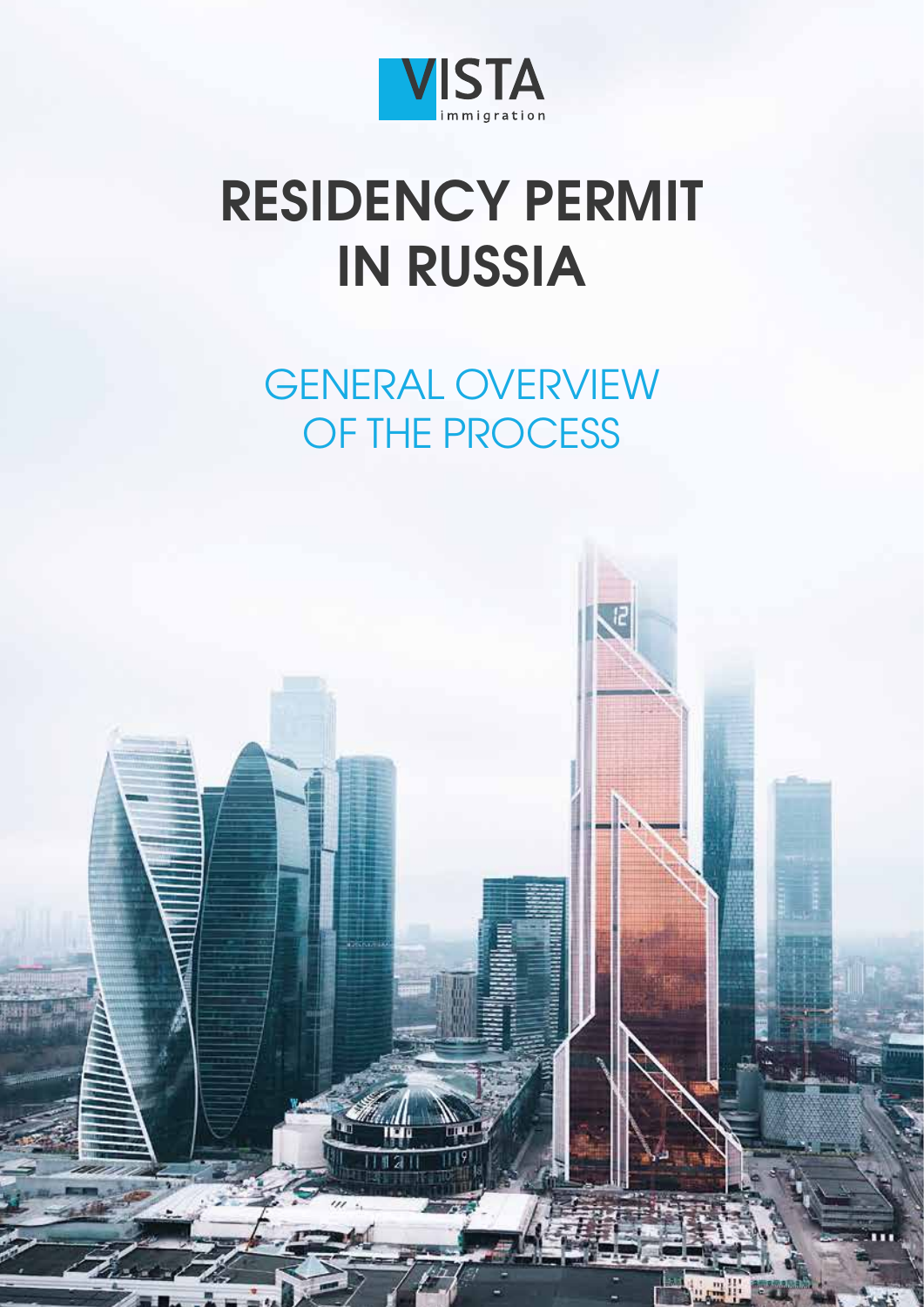### **WHAT IS A RESIDENCY PERMIT?**

### **Residency permit in Russia – is a document which allows a foreign national or stateless person to reside in Russia permanently and legally work in Russia. Residency permit does not need extension1 .**

Residency permit matters are governed by Federal Law 115 «On legal status of foreign citizens in the Russian Federation».

Foreign national with a Residency permit is considered to be permanently residing in Russia.

|                                  |                                              | ВИД НА ЖИТЕЛЬСТВО<br>ИНОСТРАННОГО ГРАЖДАНИНА                                                                                                                                                                      |
|----------------------------------|----------------------------------------------|-------------------------------------------------------------------------------------------------------------------------------------------------------------------------------------------------------------------|
| РОССИЙС<br>ФЕДЕРА                | РОССИЙСКАЯ<br><b>ФЕДЕРАЦИЯ</b>               | 14.03.2014<br>Палер, Авто проветит рашения.<br>06 AMPERS 2014<br>8<br>Seas autom Augustino.<br>培<br>14 MAPTA 2019<br>Telemmun in<br><b><i>Holland, Question</i></b><br>5. MWXARnOBCKAR<br><b>RELEASEMENT FREE</b> |
| Вид на ж<br><b>ИНОСТ</b><br>граж | Вид на жительство<br>лица<br>без гражданства | POCCHBCKAR GELEPATHE KUSSIAN FEDERATION<br><b>CONTRACTOR AND INC.</b><br>of Interest Automobile<br>82%<br>SUFFLAMS<br><b><i>VKPAMHIA</i></b><br>23.02.1990<br><b>YKPORHA</b><br>加戸井                               |

<sup>1</sup> Starting the 31st of October 2019 (Residency Permits issued before this date are valid for 5 years and can be converted to permanent ones)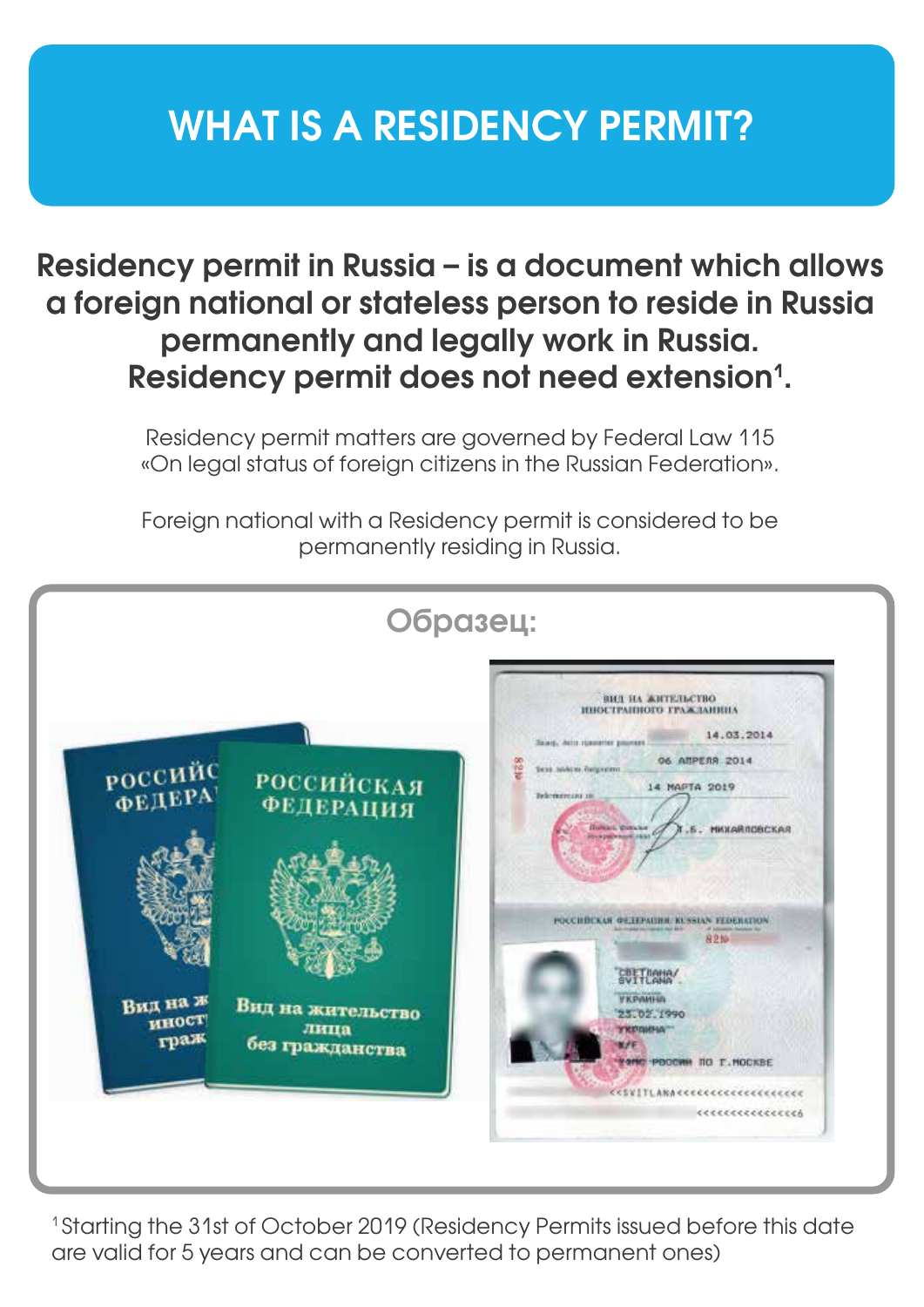### **BENEFITS OF A RESIDENCY PERMIT**



2<sup>nd</sup> step to obtaining Russian citizenship



Possibility to reside in Russia permanently + freely choose place of residency or stay within Russia



Possibility to freely (without a visa) travel to and out of Russia



Possibility to work in any Russia region



Free public medical care



Pension



Free education



Right not only to own residential real estate but being able to register at those premises



Vote and be elected to local municipalities



Possibility to apply for private invitation letters for foreign relatives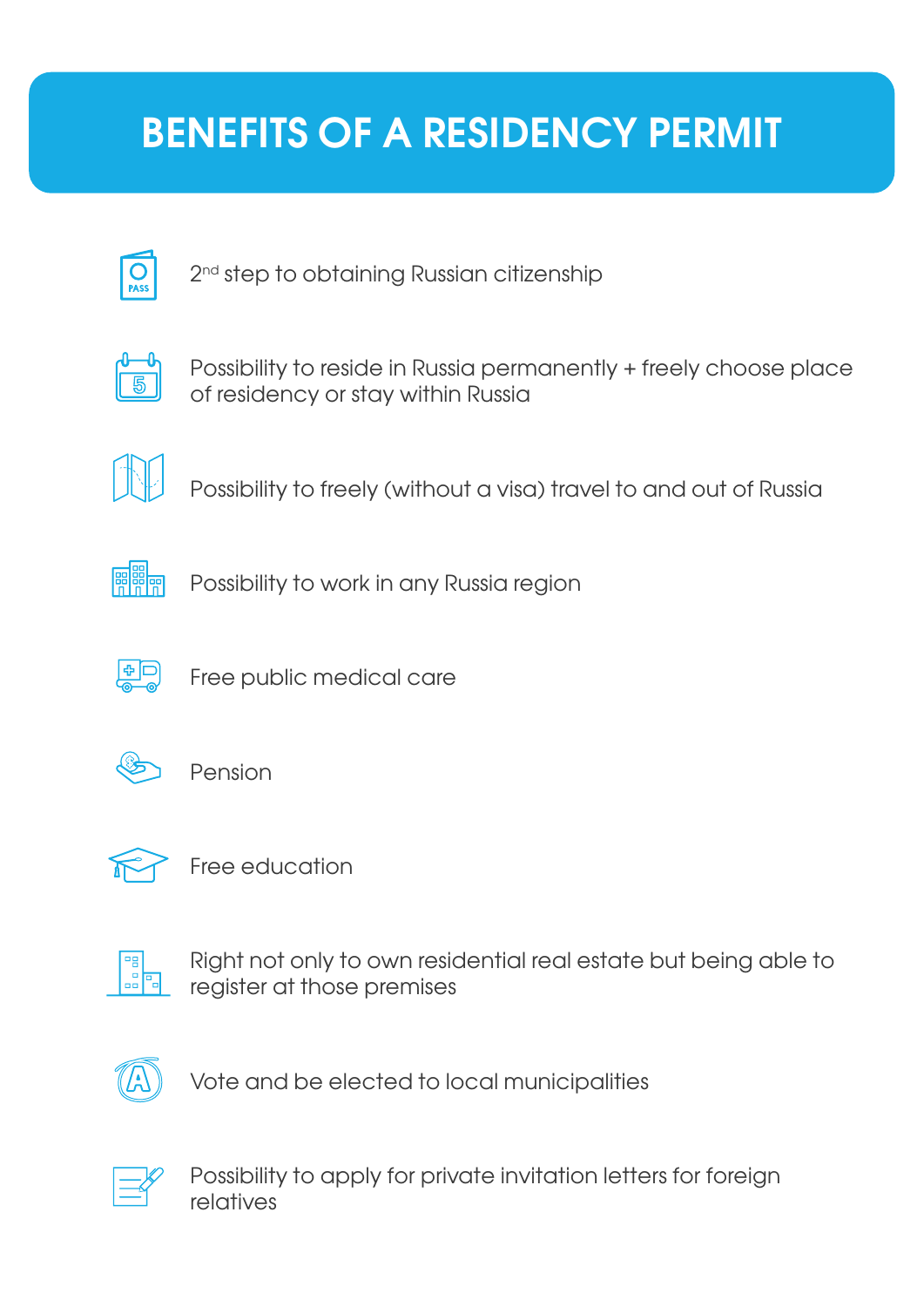**Residency permit does not need extension!!!**

### **STANDARD RESIDENCY PERMIT**



**VALIDITY PERIOD NOT LIMITED**

### **Residency permit issued to:**

• HQS (Highly Qualified Specialist)



**VALIDITY PERIOD UP TO 3 YEARS**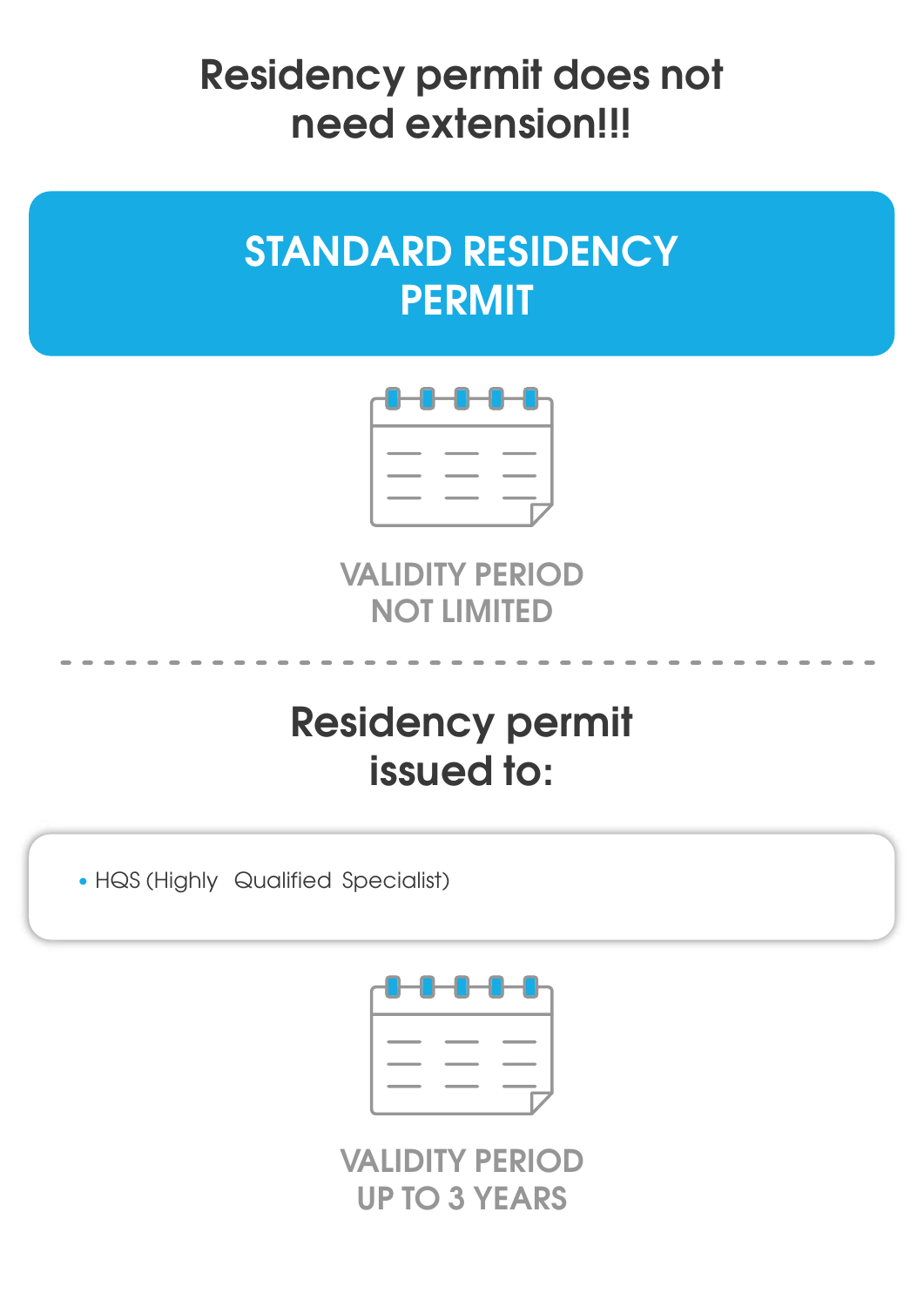### **RESTRICTIONS**



**Not allowed to vote or be elected on a regional or Federal level**



**Not allowed to serve in the Military**



**Not allowed to be part of the crew of the vessel under Russian flag**



**Can't be public official or work in police or other public security service**



**Can't be a pilot of civil aviation**

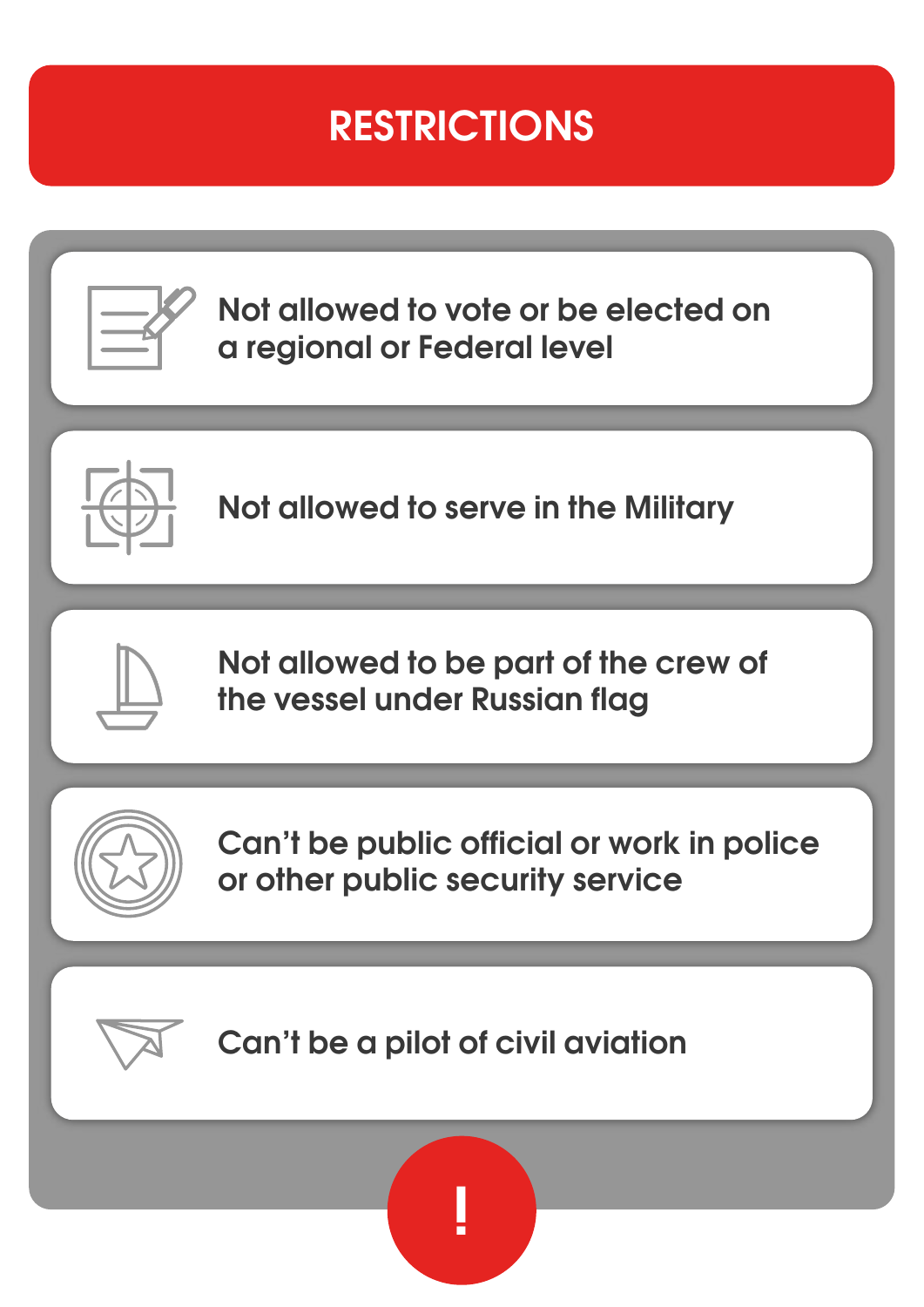### **RESPONSIBILITIES**

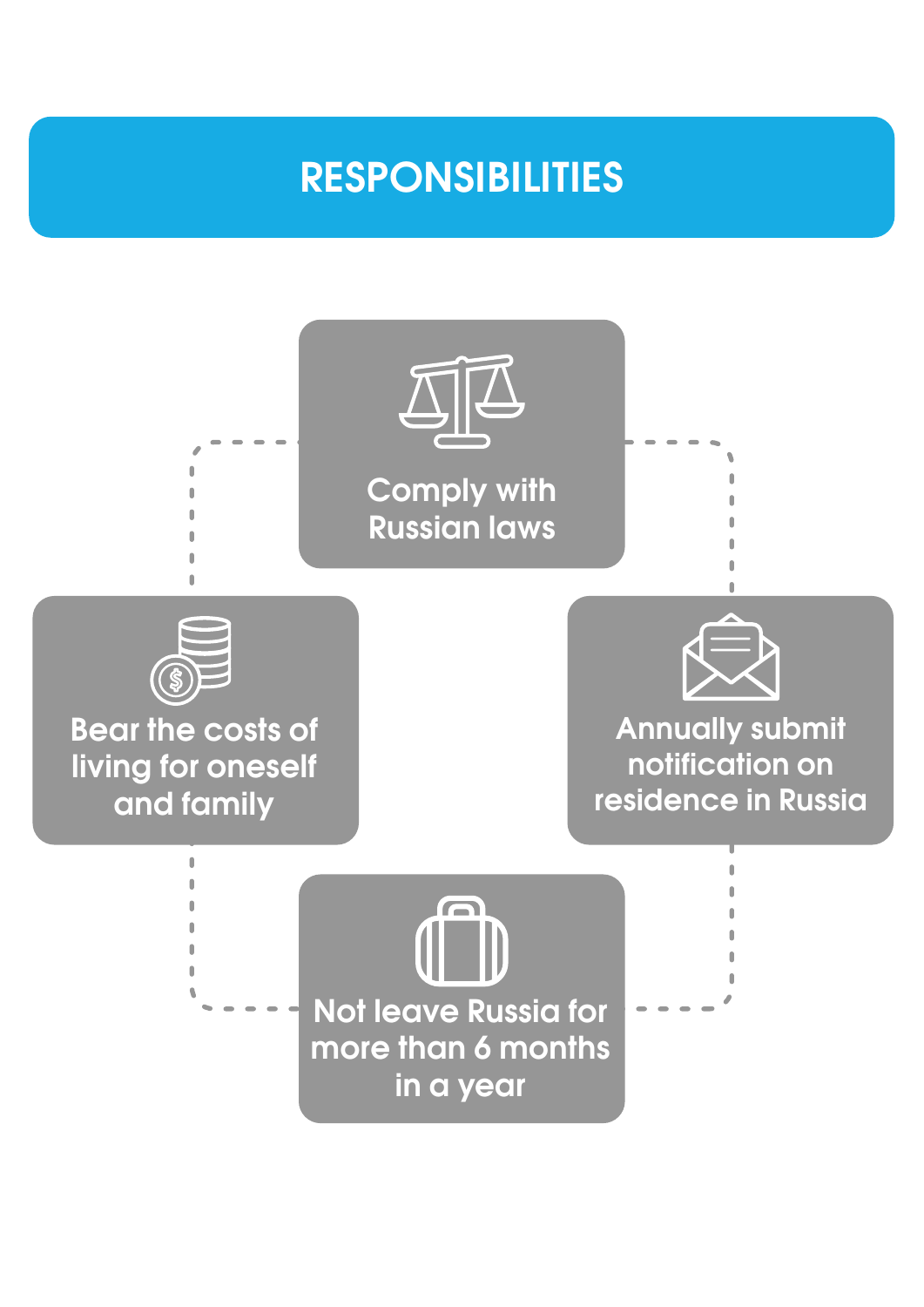### **GROUNDS FOR APPLICATION**

Lived in Russia at least 1 year on a Temporary Residency Permit

- **TRP + Certificate of the Compatriots living abroad relocation program** participant
- Refugee status + Certificate of the Compatriots living abroad relocation program participant
- Temporary refuge status + Certificate of the Compatriots living abroad relocation program participant
- HQS status/HQS family member
- **Russian language native speaker**
- Under 18 + Parent Russian citizen
- Under 18 + Parent foreign citizen (has PRP) + was born in Russia
- Has political refugee status
- **Previously terminated Russian citizenship**
- Was deprived of Russian citizenship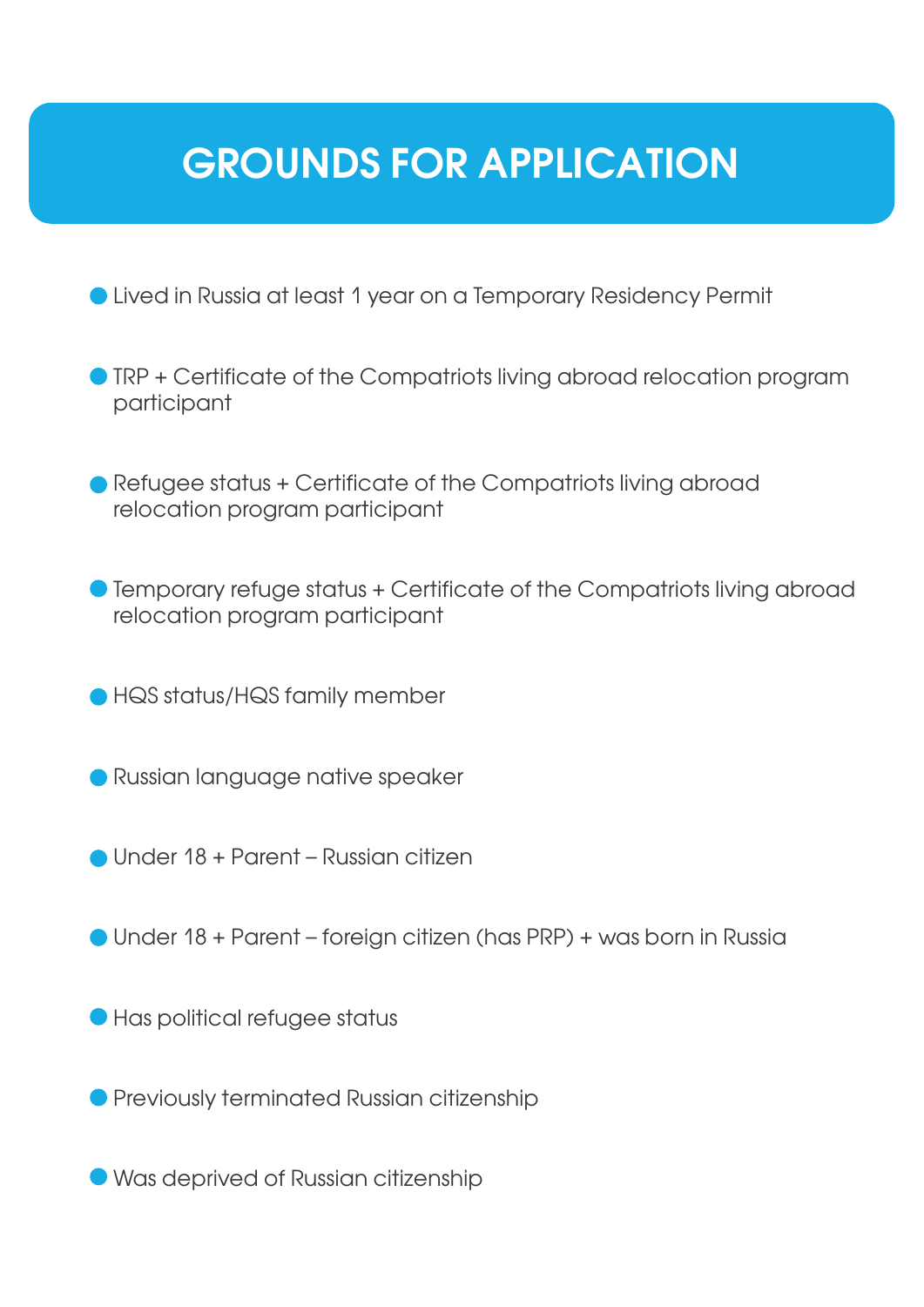### **GROUNDS FOR APPLICATION**

Disabled + caretaker – Russian citizen/foreigner+PRP

Belorussian citizen

Has passport of Donetskaya or Luganskaya Peoples Republics

- **•** Foreign citizen + born on the territory of RSFSR + was USSR citizen;
- Foreign citizen + has a parent, step-parent or caretaker, son or daughter + who are Russian citizens + who permanently live in Russia
- **•** Foreign citizens, who themselves (or whose close relatives, including spouses) were deported from the territory of Crimea
- Foreign citizen, who is a qualified specialist + has worked for not less than 6 months on the job position included into the special list, issued by the Ministry of Labour and Social Development + during this 6 months period employer has paid tax to the Pension Fund;
- Foreign citizen, who graduated from the university in Russia (full-time study program) + graduated magna cum laude + study program had government approval;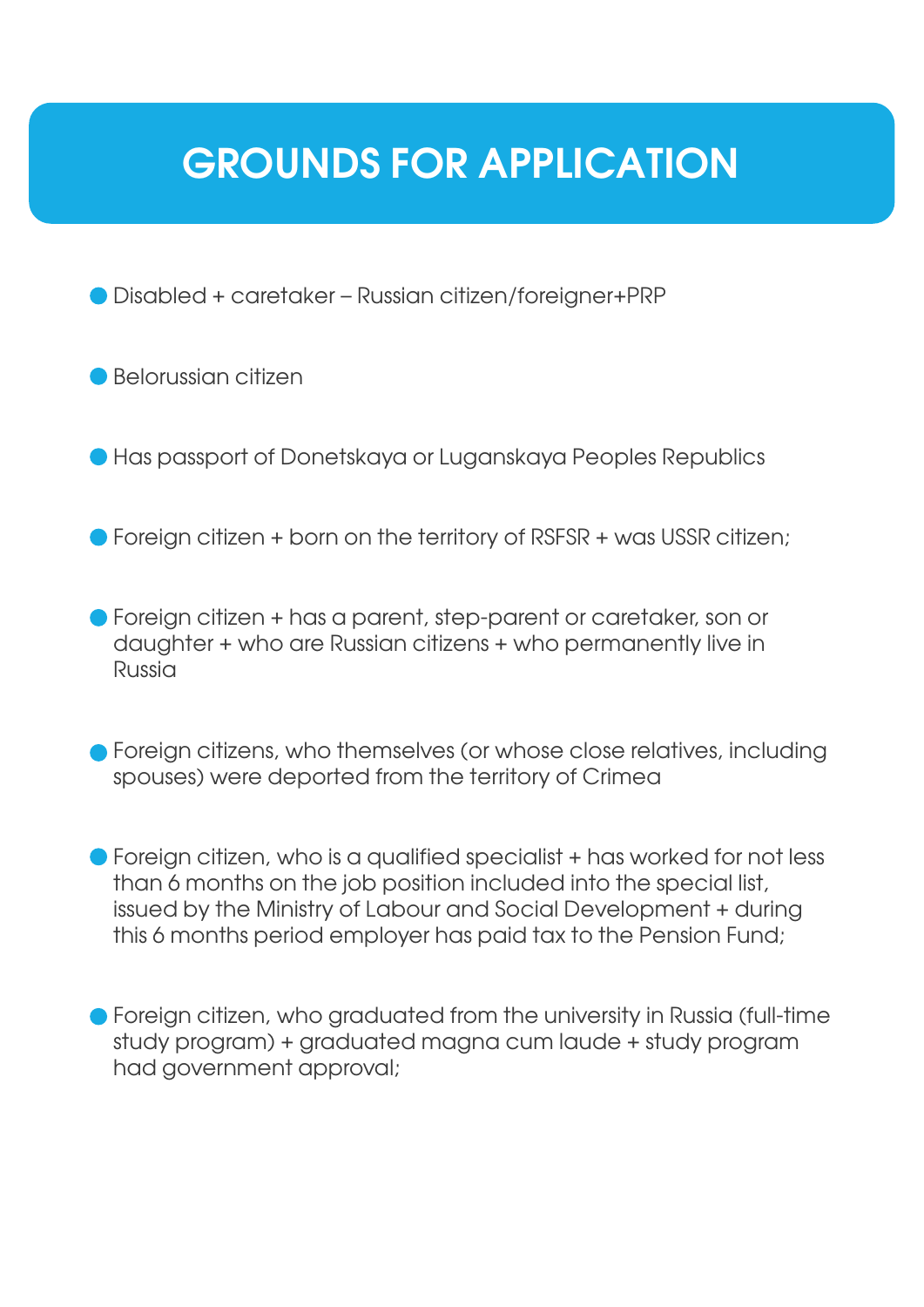### **APPLICATION PROCESS - 4 MONTHS\***



\*Starting 31 October 2019 – processing time is 4 months, before this date – 6 months. In case of simplified procedure processing time can be reduced.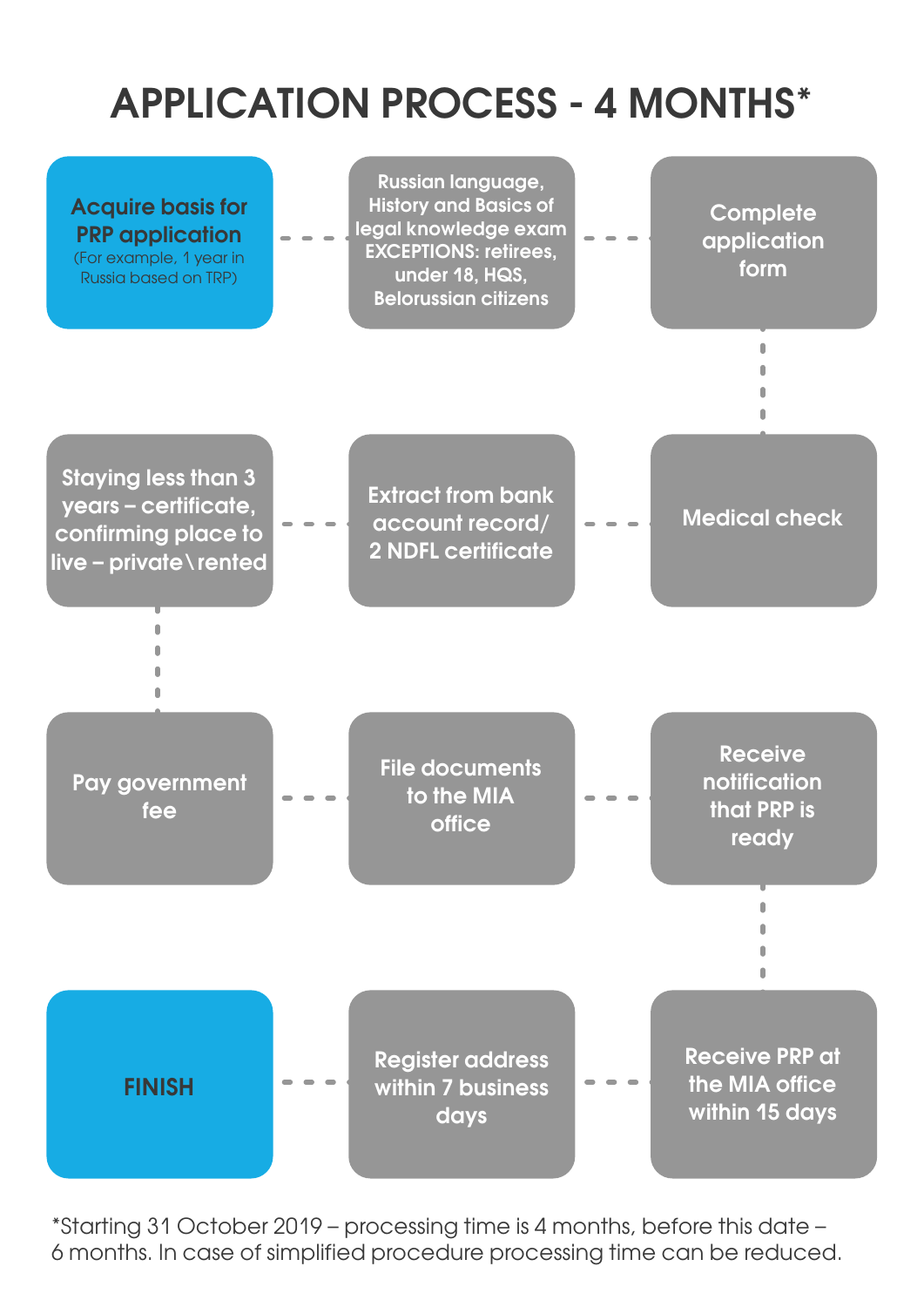## **APPROX. LIST OF DOCUMENTS**



Application - 2 copies



Government fee payment certificate

ID document



Photo – 4 copies



Documents confirming the source of income in Russia (2 NDFL, 3 NDFL certificates or extract from bank account record)



Documents confirming residence: private or rented



Medical Certificates



Certificate, confirming knowledge of Russian language, history and basics of legal knowledge or Certificate, confirming completion of a study course in Russia or USSR



Other documents (depending on the basis of the application):



Labour Agreement (for HQS)



TRP (Temporary Residence Permit)



Marriage Certificate and spouse's passport



Birth Certificate + starting 10 years old – notarized agreement to relocate to Russia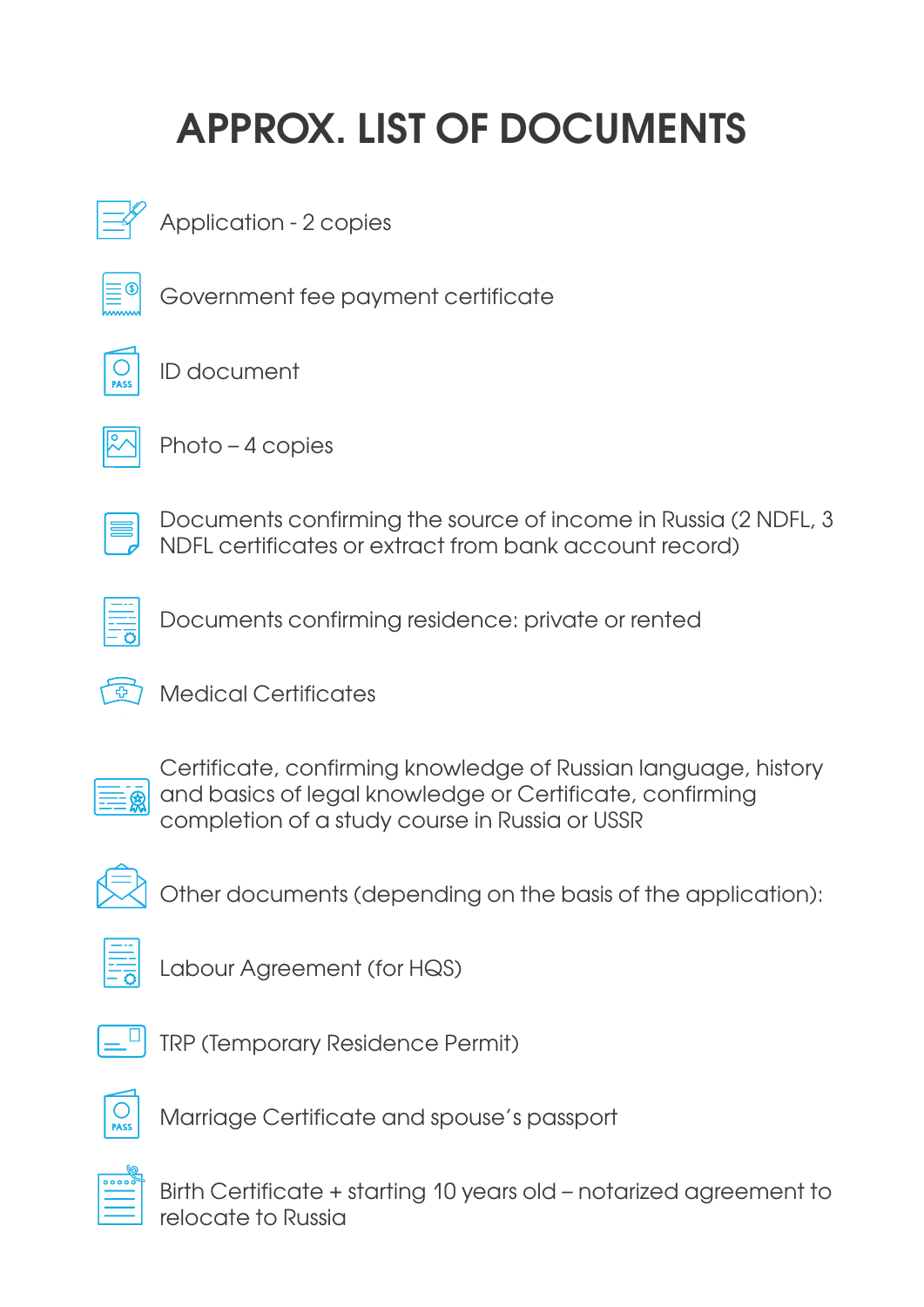### **REFUSAL**

#### **TO ACCEPT DOCUMENTS**

- Mistakes in application form, mismatching info in documents
- **Lack of necessary documents**
- Violations of regime of stay in Russia
- $\bullet$  Documents do not fit legal requirements

#### **TO ISSUE PRP (cases are listed in the law)**

- **•** Foreign Citizen is a threat to national security, committed a crime, was convicted
- **O** During the 5 years before application filing foreign citizen has been administratively removed from Russia or during 10 years before application filing has been deported from Russia or during 1 year before application filing has been charged with administrative offence for violating regime of stay
- Foreign citizen supplied authorities with untrue information or falsified documents or their marriage was deemed fictitious
- No means to support oneself, no place to live in Russia
- Exited Russia more than 6 months ago
- Medical Reasons: HIV, drug addiction, dangerous infectious diseases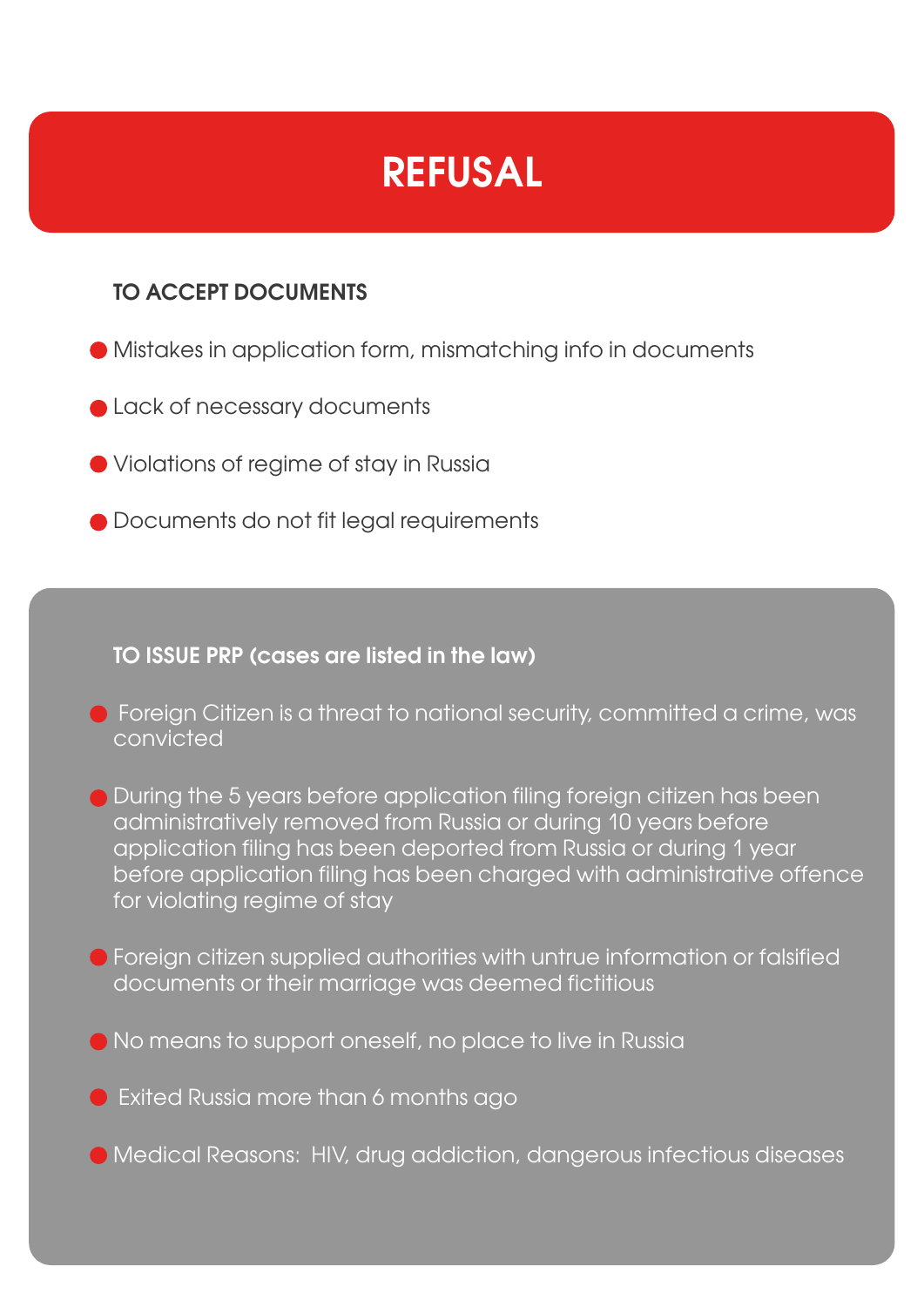### **APPEALING THE REFUSAL**

**IMPORTANT!!! Need to receive refusal in writing with official reason for refusal** 

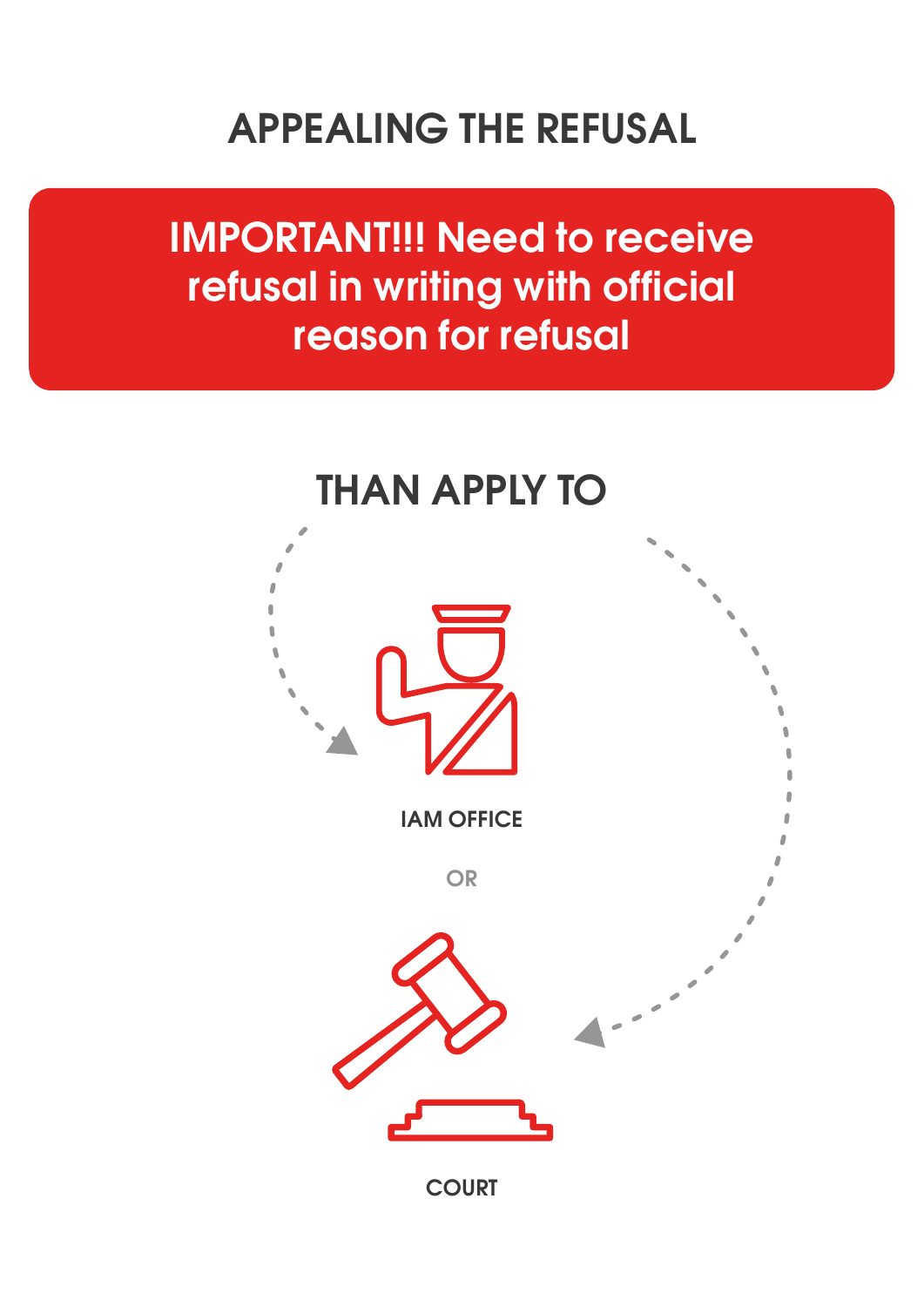### **PRP RECEIVED, WHAT'S NEXT?**

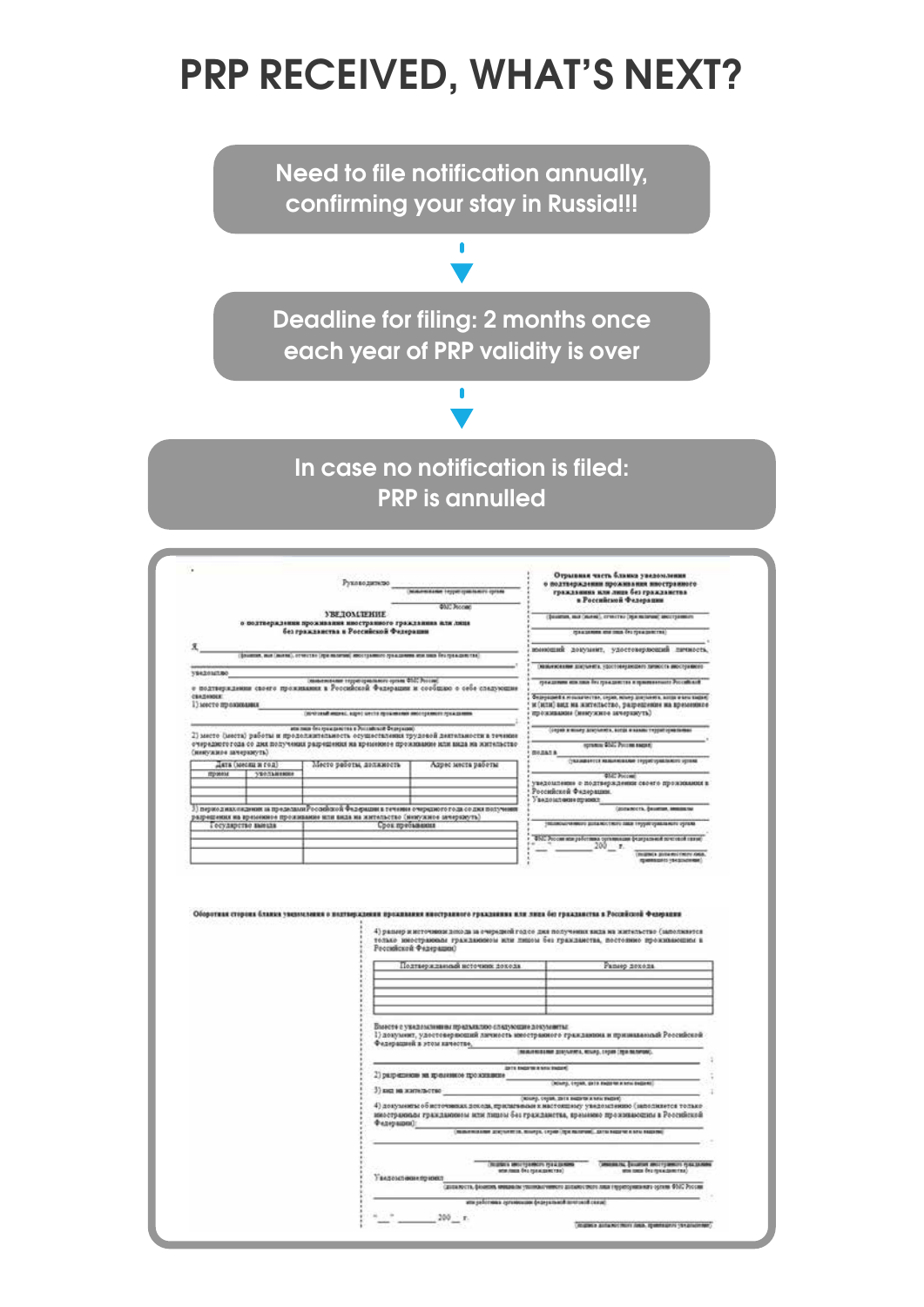### **WHAT CAN I DO NEXT?**

#### **APPLY FOR THE NEW PRP (IN CASE YOUR PRP HAS AN EXPIRATION DATE)**

Filing deadline is 2 months before expiration of the current document

#### **APPROXIMATE LIST OF DOCUMENTS:**

- **Application**
- Photo
- PRP
- Passport + translation
- Gov. fee payment certificate
- Notifications filing confirmations
- You can be asked to provide notarized copies of the original documents



**Documents are filed to the responsible local office of the Internal Affairs Ministry** 

#### **FILE DOCUMENTS FOR CITIZENSHIP**

After living in Russia for 5 years based on PRP foreign citizen can apply for citizenship (standard procedure)

#### **APPROXIMATE LIST OF DOCUMENTS FOR CITIZENSHIP APPLICATION:**

- **Application**
- Photo
- PRP
- Passport + translation
- Gov. fee payment certificate

**Note that the above list is approximate, the exact list will depend on each personal case, therefore additional documents might be requested** 



**Documents are filed to the responsible local office of the Internal Affairs Ministry**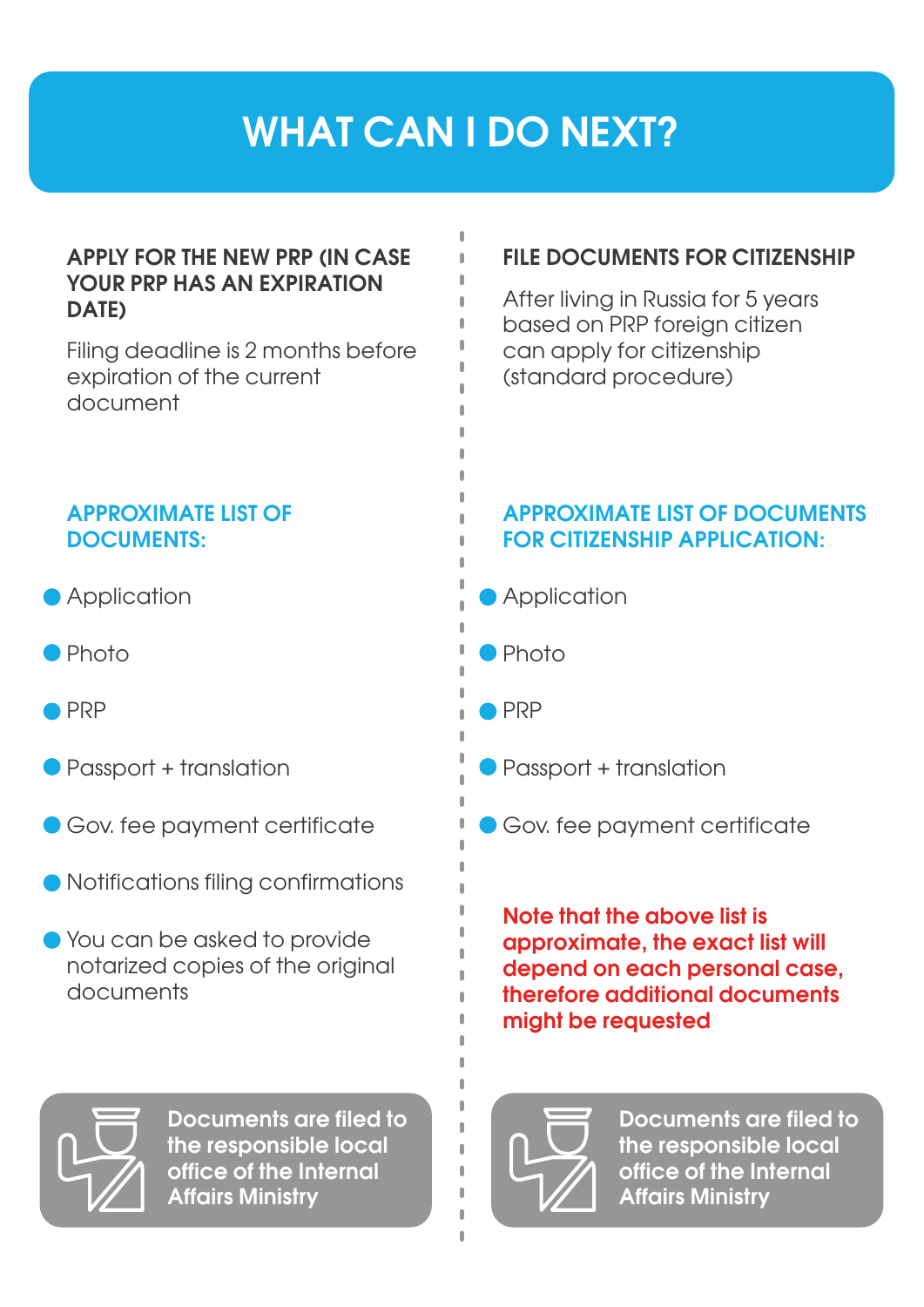### **WHEN PRP CAN BE ANNULLED?**



 **No notifications re stay in Russia** 

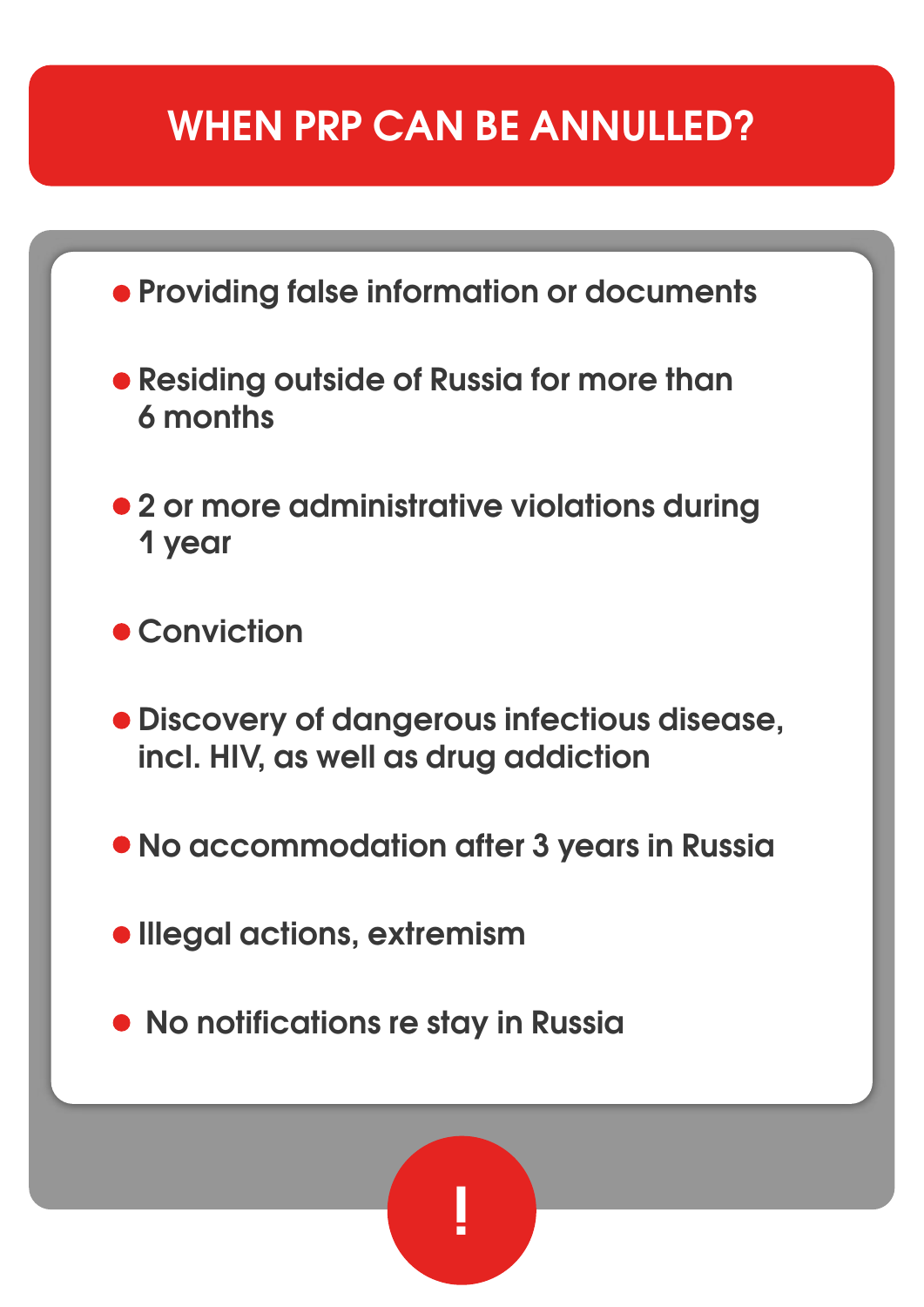### **PRACTICAL RECOMMENDATIONS**



Instead of exam certificate applicant can file document, confirming education of not less than school level, which was received in USSR or in Russia after 1991



At the moment Russian Government policy is to simplify the process of PRP application for different categories of foreign citizens



For the purposes of calculating retirement payments in Russia, Russian social authorities can include the periods of work in the following countries: Ukraine, Kyrgyzstan, Belarus, Tajikistan, Armenia, Moldova, Lithuania, Kazakhstan, Turkmenistan;



In case you lost your PRP, it is necessary to apply to the Internal Affairs Ministry office within 10 days - this can be the IAM office where your PRP has been issued or the one closest to your place of residence. You will be issued a certificate with your photo instead of the PRP while IAM will be re-issuing your document. Re-issuance will take up to 7 days.